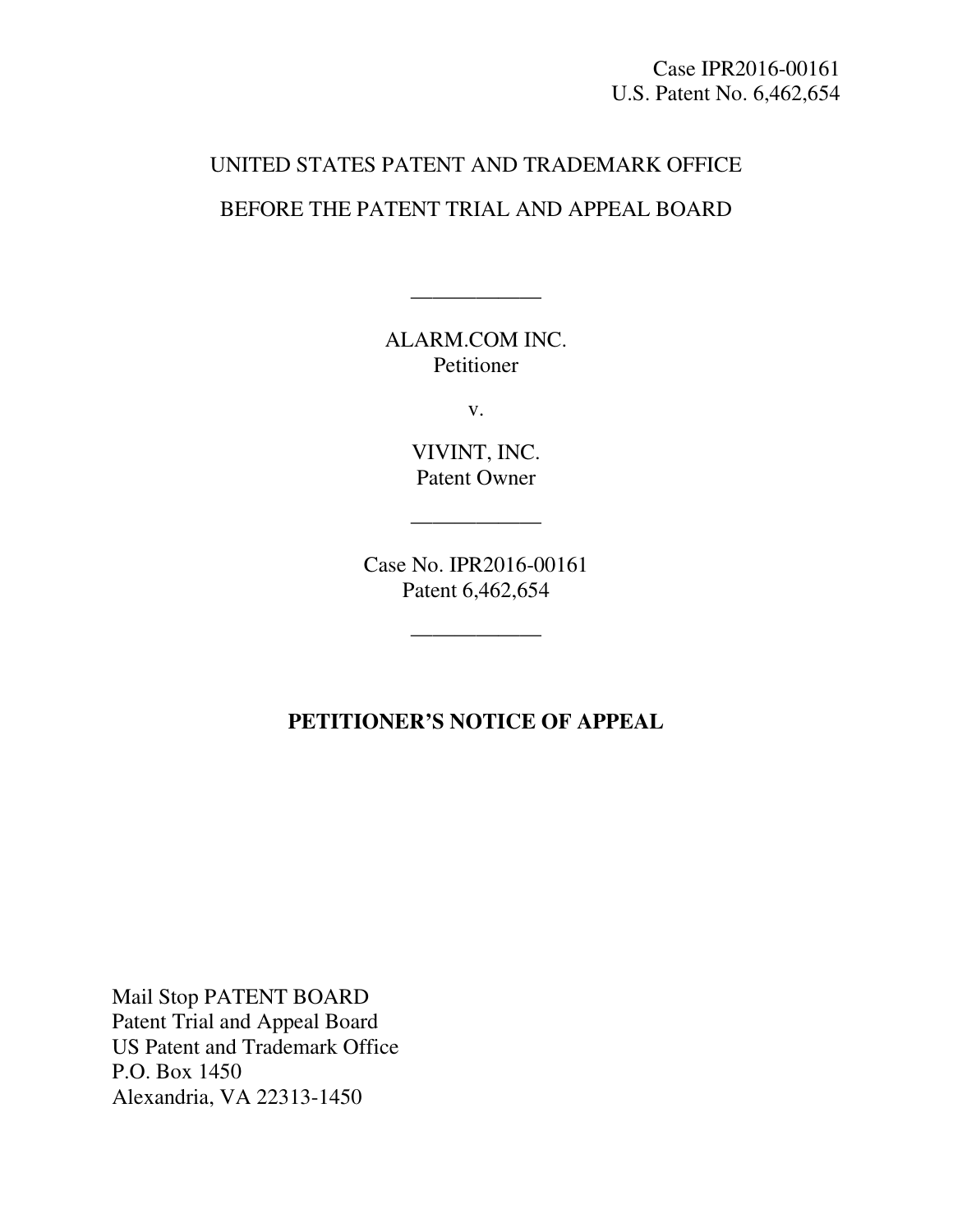Pursuant to 35 U.S.C. §§ 141, 142 and 319 and 37 C.F.R. § 90.2(a), Petitioner Alarm.com Incorporated hereby appeals from the Final Written Decision of the Patent Trial and Appeal Board entered on May 10, 2017 (Paper 43) in the above-captioned *inter partes* review of United States Patent No. 6,462,654, and from all underlying orders, decisions, rulings and opinions related thereto and included therein. Patent Owner Vivint, Inc. filed an initial notice of appeal on June 22, 2017. This appeal is timely under 37 C.F.R. § 90.3 and Rule 4(a)(3) of the Federal Rules of Appellate Procedure.

Once the present appeal is docketed, Petitioner respectfully requests that the Court consolidate this appeal with the appeals of related *inter partes*  review proceedings IPR2016-00173 and IPR2016-00116, concurrently filed today, into one single appeal for briefing and argument. Petitioner further requests that the Federal Circuit treat this appeal as a cross-appeal from the Patent Owner's appeal of related *inter partes* review proceedings IPR2016-00161, Case No. 17-2220.

For the purposes of 37 C.F.R. § 90.2(a)(3)(ii), the issues on appeal include the Board's determination that Petitioner did not show that claims 17, 18, 22, 25, 26 and 28 of U.S. Patent No. 6,462,654 are unpatentable under 35 U.S.C. § 103 in view of the grounds of unpatentability on which *inter partes* review was

1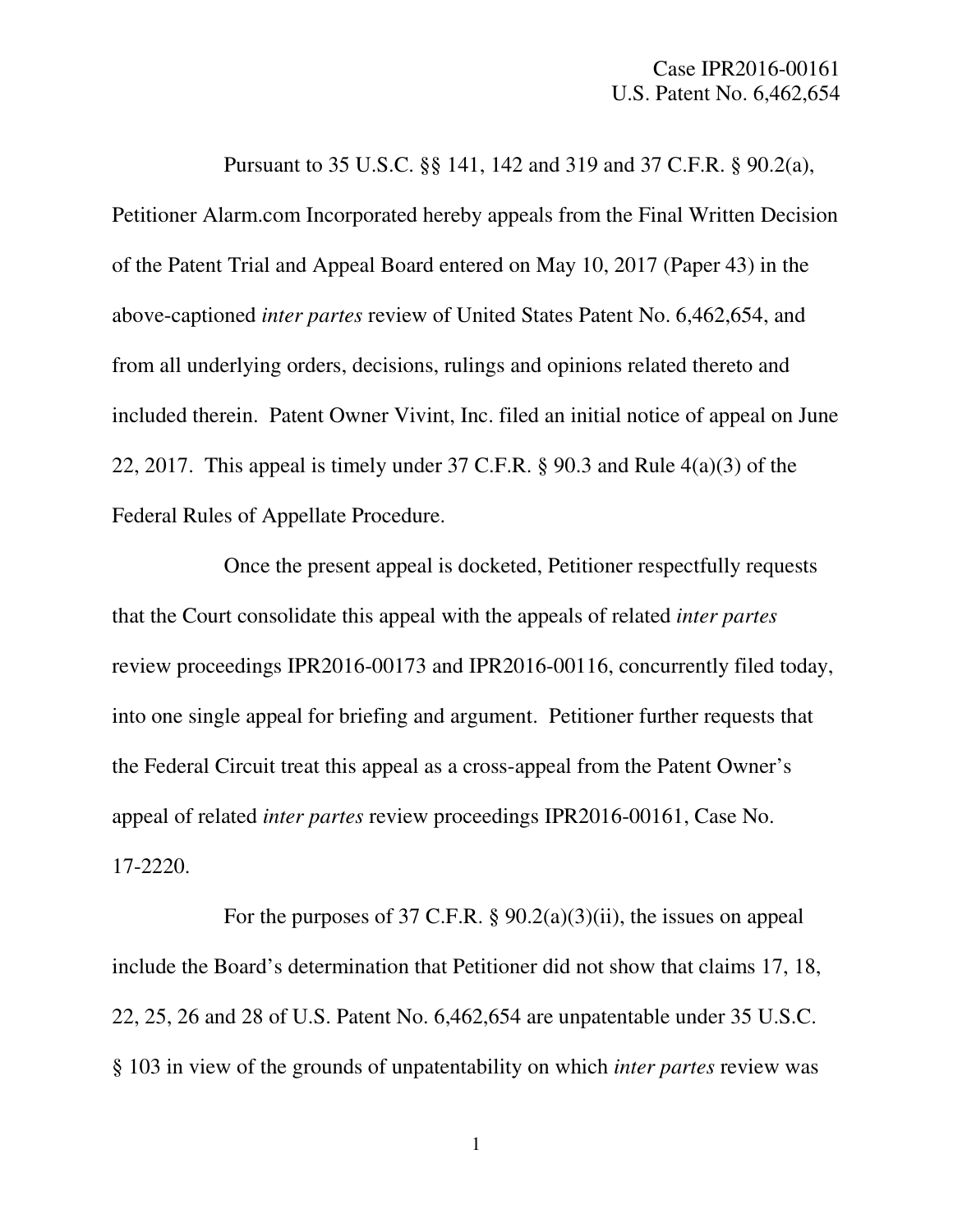instituted. The issues on appeal also include any finding or determination supporting or related to the aforementioned issues as well as all other issues decided adversely to Petitioner in any order, decision, ruling, phone conference or opinion.

Pursuant to 37 C.F.R.  $\S$  90.2(a)(1), a true and correct copy of this Notice of Appeal is being mailed simultaneously with the Office of the General Counsel of the United States Patent and Trademark Office and a true and correct copy of the same, along with the required docketing fee, is being filed with the Clerk of the United States Court of Appeals for the Federal Circuit as set forth in the accompanying Certificate of Filing.

Respectfully submitted,

Dated: July 5, 2017 By: /s/ William H. Mandir William H. Mandir Registration No. 32,156 Counsel for Petitioner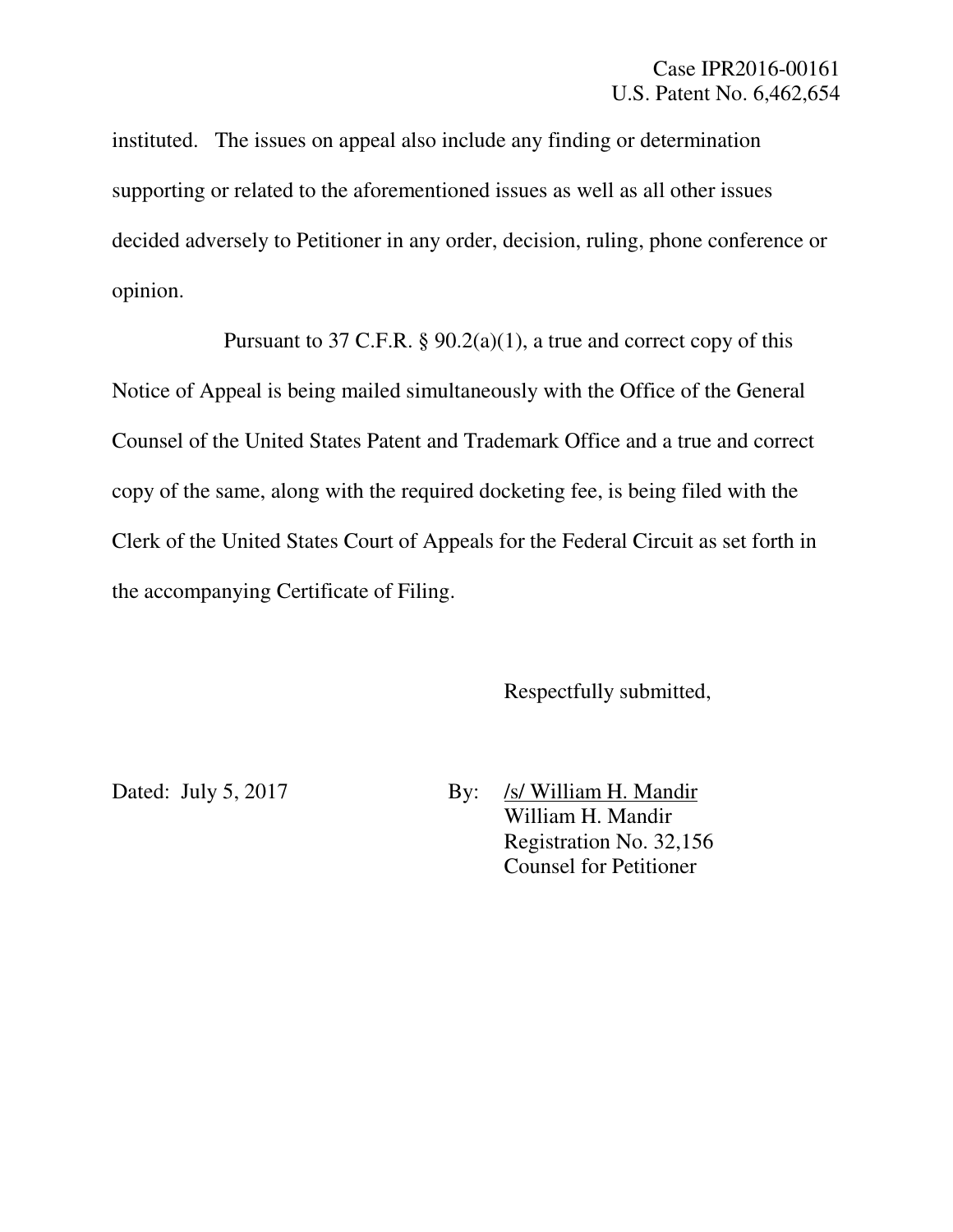## **CERTIFICATE OF FILING AND FEE PAYMENT**

The undersigned hereby certifies that, in addition to being electronically filed with the Board through PTAB E2E, a true and correct copy of the above-captioned **PETITIONER'S NOTICE OF APPEAL** is being mailed to the Office of the General Counsel on July 5, 2017, at the following address:

> **Office of the General Counsel, United States Patent and Trademark Office**  P.O. Box 1450 Alexandria, VA 22314

The undersigned also hereby certifies that a true and correct copy of

the above-captioned **PETITIONER'S NOTICE OF APPEAL** and the filing fee

is being filed via CM/ECF with the Clerk's Office of the United States Court of

Appeals for the Federal Circuit on July 5, 2017.

Respectfully submitted,

Dated: July 5, 2017 By: /s/ William H. Mandir William H. Mandir Registration No. 32,156 Counsel for Petitioner